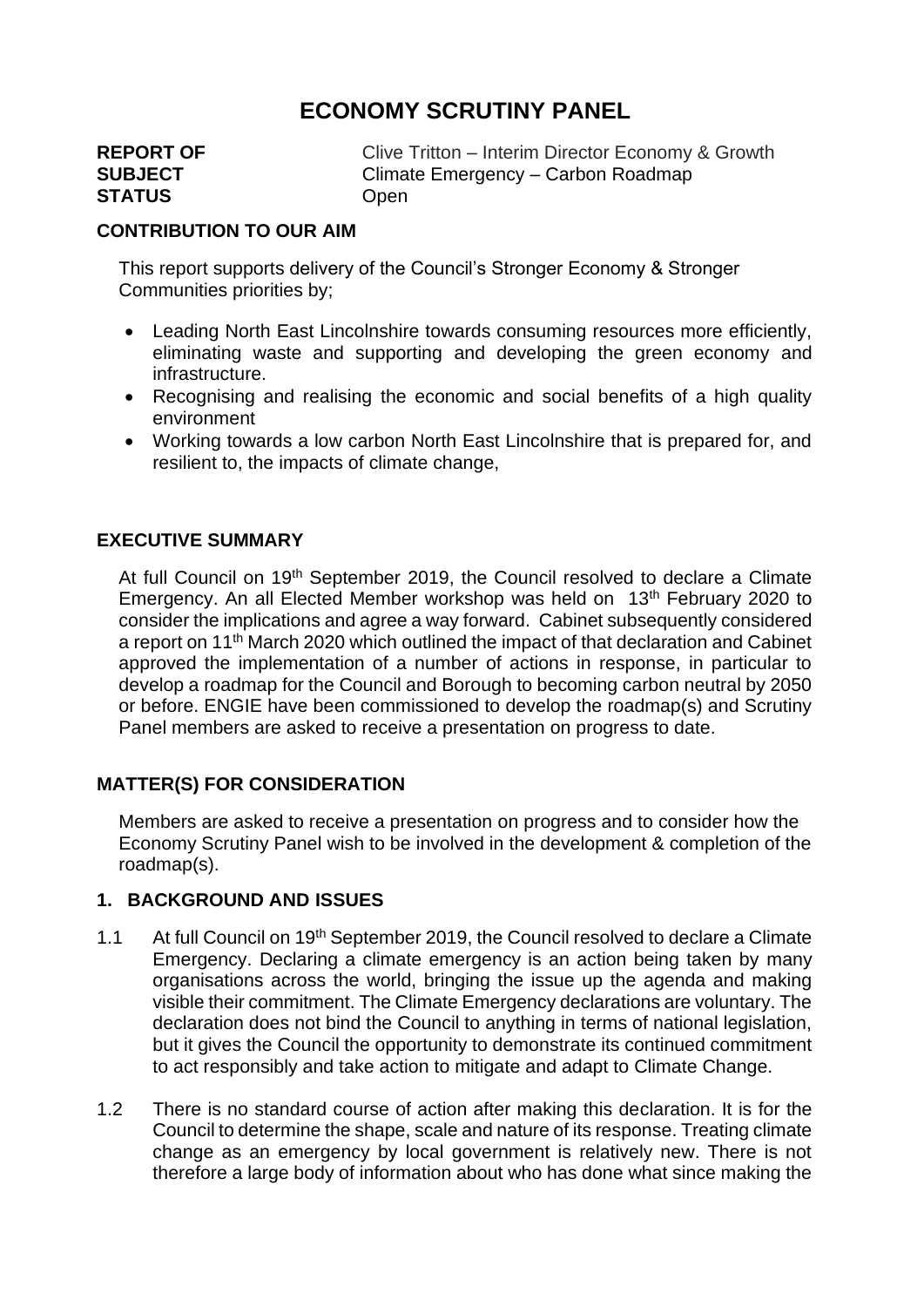declarations.

- 1.3 At the meeting of 11<sup>th</sup> March 2020, Cabinet resolved to instruct the Director of Economy and Growth to:
	- A. Commission ENGIE to undertake a carbon assessment of the Council's assets and operations and develop a roadmap to becoming a carbon neutral Council by 2050 or before;
	- B. Commission ENGIE to undertake a carbon assessment of the Borough and develop a roadmap to become a carbon neutral Borough by 2050 or before; and
	- C. To review the Council's Environment Statement and Energy and Carbon Vision as part of the above roadmap development.

In addition:

- That the Director of Economy and Growth take a report to the Economy Scrutiny Panel within six months to report progress with the above..
- That Cabinet notes the decision to procure a carbon neutral electricity supply from April 2020, as outlined in this report.
- 1.4 The impact of COVID has resulted in delays to the roadmap development timeframe but this report seeks to update the Economy Scrutiny Panel within 6 months in accordance with Cabinets decision.

## **2. RISKS AND OPPORTUNITIES**

- 2.1 The development and implementation of a roadmap to becoming carbon neutral provides significant challenges and opportunities for North East Lincolnshire. The Council has a key role in enabling and delivering the agenda. The agenda can deliver environmental, social and financial benefits for North East Lincolnshire.
- 2.2 An impact assessment, regarding potential impacts on vulnerable groups, will be undertaken on any new commitments brought forward. It is important the measures to tackle Climate Change are fair and equitable.
- 2.3 It is necessary to ensure that the Council's, and Boroughs, ambitions are balanced against the resources available to it. The ongoing development of the roadmaps will consider current and future resources required and be shaped accordingly and funding sought.

## **3. REPUTATION AND COMMUNICATIONS CONSIDERATIONS**

3.1 There are potential positive and negative reputational implications for the Council resulting from the decisions. An action plan will be agreed with the Councils communication service as part of the roadmap development, covering all statutory, consultation and information requirements